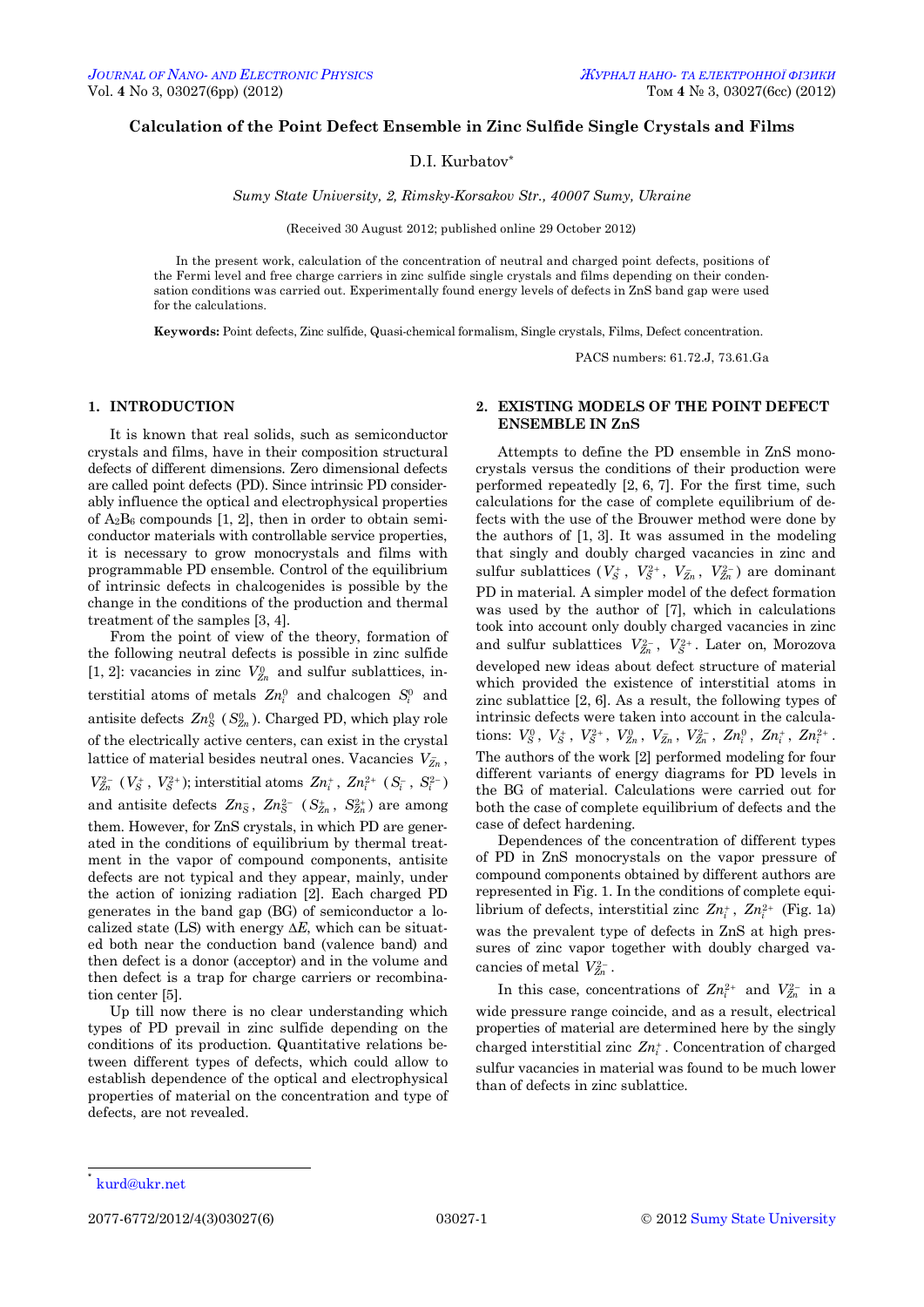

**Fig. 1** – Calculation dependences of the defect concentration in ZnS monocrystals on the pressure of zinc vapor: complete equilibrium of defects at 1423 K [2] (a); defect hardening from 1423 K to 0 K [2] (b); complete equilibrium of defects at 1423 K [6] (c); equilibrium of defects at 1343 K [8] (d)

At high pressures of sulfur electrical properties of material are determined by the singly charged vacancies of zinc  $V_{Z_n}$ , which lead to the *p*-type conduction. Concentration of neutral intrinsic defects was significantly lower than of the charged ones. Transition from the *n*type conduction to the *p*-type one occurred at pressures *РZn* = 102-103 Pa.

Hardening of crystals did not lead to the essential change in the ensemble of PD of chalcogenide (Fig. 1b). The same defects, as well as in the conditions of their equilibrium, were dominant in different pressure ranges of zinc vapor; and only in the region of high pressures of metal vapor concentration of doubly charged interstitial zinc atoms  $Zn_i^{2+}$  considerably decreased and concentration of neutral atoms increased. Concentration of charged PD after hardening remains high and was equal to 148-10<sup>20</sup> cm–3.

Development of the ideas about defect structure of chalcogenides occurs by the calculation of PD ensemble in material and comparison of the obtained results with the experimental data concerning the dependence of the concentration of free charge carriers or conduction on the pressure *P* of compound components at annealing. High-temperature conduction of zinc sulfide at different vapor pressures of compound components was studied by Lott in the works [9, 11]. It was established that in the region of high pressures of zinc  $(P_{Zn} > 10^4 \text{ Pa})$  dependence of the conduction of intrinsic monocrystals on the pressure of zinc vapor is described by the expression  $\sigma \sim P^{\alpha}$ , where  $\alpha = 0.5$  at 1373 K and  $\alpha = 0.4$  at 1343 K.

This implies that electrical properties of material in this region are determined by singly charged PD. The authors explain features of the behavior of equilibrium diagram of defects in the region of sulfur excess by the possibility of appearance of antisite defects which being the donors compensate the influence of zinc vacancies which are the acceptors. The corresponding calculations are given in [8]. To our opinion, such explanation is not relevant, since formation of antisite defects in wide band gap compounds is low-probable [2, 6]. Calculation of the PD equilibrium in ZnS films is not performed till now.

### **3. CALCULATION TECHNIQUE OF THE POINT DEFECT ENSEMBLE**

Calculation of the PD ensemble in monocrystals and films of zinc sulfide was carried out using the quasichemical formalism [3] in software environment Maple. This technique is based on the analysis of thermodynamic equilibrium of all defects, as well as electrons and holes in the crystal volume (complete equilibrium of PD). Calculation procedure is reduced to the solution of the system of equations which describe introduction of neutral defects from gaseous phase into solid, and their ionization jointly with complete equation of electrical neutrality of material and equation describing its intrinsic conduction. Then concentration of neutral defects can be calculated using quasi-chemical equations given in [2]. Concentration of charged PD was calculated by the Fermi-Dirac statistics and equation of electrical neutrality [11].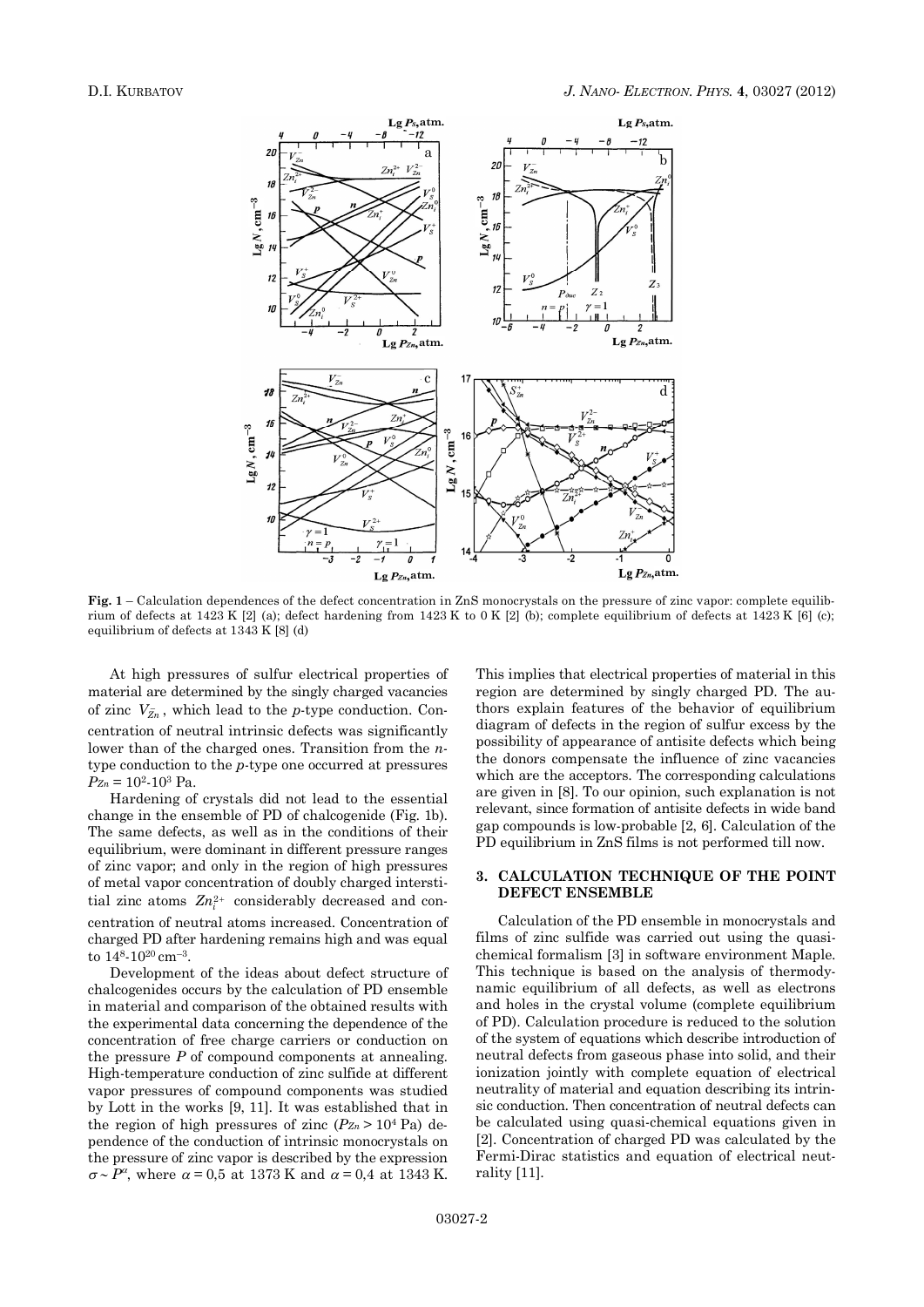CALCULATION OF THE POINT DEFECT ENSEMBLE IN ZINC … *J. NANO- ELECTRON. PHYS.* **4**, 03027 (2012)

It is necessary to note that investigations of the properties of semiconductors are most often performed at temperatures close to the room one. In this case, PD spectrum in material can be described by the model of partial equilibrium or hardening [3, 5]. Then, at sufficiently fast cooling of the samples freezing of PD, which appeared in semiconductor at high temperature, takes place. However, cooling does not influence the equilibrium balance of electrons and holes. As a result, at rather low temperature all electrons and holes recombine, and excess of free carriers is trapped by intrinsic defects which pass to the neutral state. The corresponding processes can be taken into consideration if write the correlations characterizing constancy of the total concentration of charged and neutral PD in material during hardening [3].

### **4. CALCULATION OF THE POINT DEFECT ENSEMBLE IN ZINC SULFIDE**

#### **4.1 Calculation of the point defect ensemble in ZnS monocrystals**

We have used the quasi-chemical formalism for the investigation of the PD ensemble state in ZnS crystals and films [3]. The model of defect formation proposed by Morozova [2, 6] was applied in the modeling. Formation of neutral and charged defects by both the Schottky and Frenkel mechanisms are provided in this model:  $V_S^0$ ,  $V_S^+$ ,  $V_S^{2+}$ ,  $V_{Zn}^0$ ,  $V_{Zn}^-$ ,  $V_{Zn}^{2-}$ ,  $Zn_i^0$ ,  $Zn_i^+$ ,  $Zn_i^{2+}$ .

On the first stage, for the purpose of the choice of the most adequate constants of quasi-chemical equations by the comparison of the calculation results with the data of experimental works, we have performed the calculation of PD ensemble in ZnS monocrystalline samples. In the case of complete equilibrium, concentration of neutral defects can be determined by the use of the following relations:

$$
n \cdot p = K_i = f(T) \,, \tag{4.1}
$$

$$
[V_{Zn}^{0}] = P_{Zn}^{-1} K_{V_{Zn}} = P_{Zn}^{-1} K_{01} \exp\left(-\frac{H_1}{kT_S}\right), \quad (4.2)
$$

$$
[Zn^0_{i}] = [V_{Zn}^0]^{-1} K_F = [V_{Zn}^0]^{-1} K_{02} \exp\left(-\frac{H_2}{kT_S}\right), \quad (4.3)
$$

$$
[V_S^0] = P_{Zn} K_{V_S} = P_{Zn} K_{03} \exp\left(-\frac{H_3}{kT_S}\right), \quad (4.4)
$$

where *PZn* is the partial pressure of zinc at annealing of monocrystals; *k* is the Boltzmann constant; *H*1, *H*2, *H*<sup>3</sup> are the formation enthalpies of the corresponding defects; *K*01, *K*02, *K*03 are the constants of quasi-chemical equations [3].

We should note that traditionally for the calculation of charged defects and free charge carriers in ZnS monocrystals the authors [2, 6] have used constants of quasichemical reactions that does not allow to take into account the change of the Fermi level in material. To our opinion, in this case usage of the Fermi-Dirac statistics jointly with the equation of electrical neutrality represented in the form of (4.5)-(4.9) is more reasonable:

$$
n = \frac{N_c}{\exp\left[\left(E_g - \mu_F\right)/kT\right] + 1},\tag{4.5}
$$

$$
p = \frac{N_v}{\exp(\mu_F/kT) + 1},\tag{4.6}
$$

$$
[X_{di}^{z+}] = \frac{[X_{di}^{0}]}{g_d \exp[-(E_g - E_{di} - \mu_F)/kT] + 1}, \quad (4.7)
$$

$$
[X_{ai}^{z-}] = \frac{[X_{ai}^0]}{g_d \exp[-(E_g - E_{ai} - \mu_F)/kT] + 1}, \quad (4.8)
$$

$$
n + [V_{Zn}^+] + 2[V_{Zn}^{2-}] =
$$
  
=  $p + [V_S^+] + 2[V_S^{2+}] + [Zn_i^+] + 2[Zn_i^{2+}]$ , (4.9)

where  $\mu$  is the Fermi energy in semiconductor; *z* is the degree of ionization of defects;  $[X^0]$  is the concentration of neutral defects;  $[X_d^z]$  and  $[X_a^z]$  are the donor and acceptor concentrations, respectively.

Temperature dependence of the ZnS BG width was also taken into account in the modeling in the form of [2]

$$
E_g(T) = E_g(0) - 5{,}263 \cdot 10^{-4} \cdot T . \tag{4.10}
$$

In further calculations we will count ionization energy of all charged defects as well as the Fermi energy from the bottom of the conduction band. We will take the factors of spin degeneration of levels to be equal to  $g = 2$  for singly charged donor defects and  $g = \frac{1}{2}$  for acceptor doubly charged centers according to [12].

We have used the data of the 4-*th* Morozova model [2] as the ionization energy of charged PD in modeling.

In the calculations of the concentration of intrinsic defects in the case of hardening of semiconductor, additional equations of the following form were added to the system of equations which describe the equilibrium state of defects:

$$
[Zn_i^0] + [Zn_i^+] + [Zn_i^{2+}] = [Zn_i]_{tot} = f(T), \quad (4.11)
$$

$$
[V_S^0] + [V_S^+] + [V_S^{2+}] = [V_S]_{tot} = f(T), \qquad (4.12)
$$

$$
[V_{Zn}^0] + [V_{Zn}^-] + [V_{Zn}^2] = [V_{Zn}]_{tot} = f(T), \qquad (4.13)
$$

where  $[Z_{n_i}]_{\text{tot}}$ ,  $[V_S]_{\text{tot}}$ ,  $[V_{Z_n}]_{\text{tot}}$  are the total concentrations of PD in the samples in the case of complete equilibrium.

Results of the numerical calculation of the concentration of PD, charge carriers, and Fermi level in ZnS monocrystals versus the *PZn* for the cases of complete equilibrium of defects and their hardening are shown in Fig. 2.

Analysis of the obtained data implies a sufficiently good agreement of our results and the calculation results of Morozova [2, 6]. Moreover, these results agree with the experimental data of the determination of the free charge carrier concentration in material. This confirms realism of the chosen model of defect formation, constants of quasi-chemical reactions, and ionization energies of defects as well.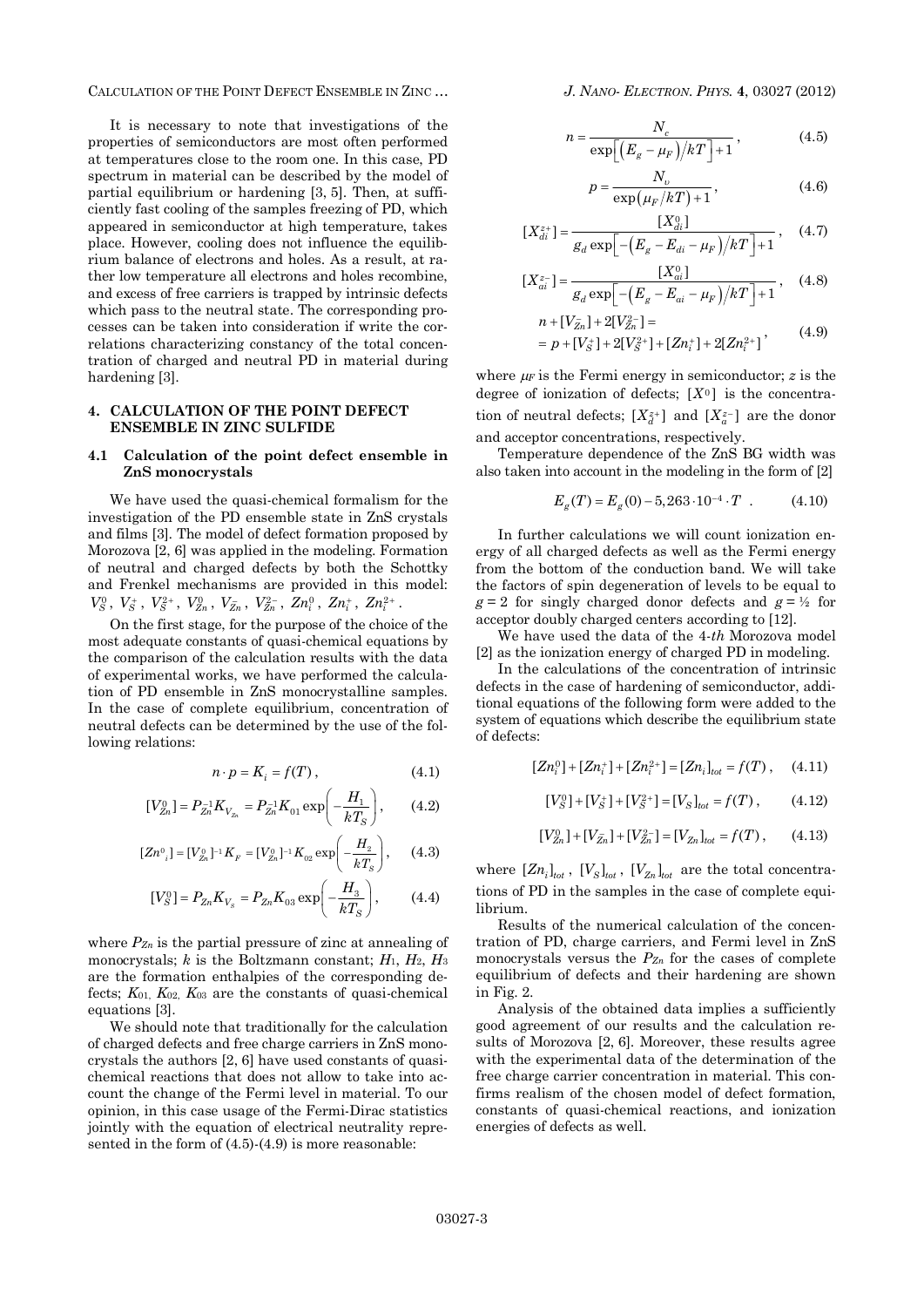

**Fig. 2** – Dependences of the concentration of intrinsic PD, charge carriers, and Fermi energy on the partial pressure of zinc vapor at different annealing temperatures (*T* = 1173 K (a, b); *T* = 1423 K (c, d)) of ZnS monocrystal: complete equilibrium (a, c); hardening to *T* = 293 K (b, d)

# **4.2 Calculation of the point defect ensemble in ZnS films for the cases of complete equilibrium and hardening**

It was established in the investigation of the defect formation processes in ZnS monocrystals that the used models of defect formation with the corresponding sets of constants of quasi-chemical equations describe well the experimental data [2, 6]. This allows to apply them for the calculation of the ensemble of PD in zinc sulfide films deposited in quasi-equilibrium conditions. In this case, the calculation technique of the PD concentration, which is used to study annealing of monocrystals at excess vapor pressure of compound components, should be adapted for the case of defect formation in films obtained by the deposition method in quasi-closed volume. This can be carried out due to the connection between evaporation temperature of material (*Tе*) and pressure of zinc (or sulfur) vapor formed as a result of dissociation of zinc sulfide during its evaporation. In the following, it is necessary to take into account the process of vapor condensation of compound components into solid phase at the substrate temperature (*Ts*).

To describe the state of complete equilibrium of intrinsic PD in ZnS films, the system of quasi-chemical equations (4.1)-(4.9) can be used; however, it should be supplemented by two additional correlations. The first correlation describes evaporation of compound at evaporator temperature  $T_e$  and takes into consideration its

dissociation in the transition from solid phase (*S*) into vapor (*G*). The second equation characterizes the "sulfur vapor-condensate" equilibrium with the formation of intrinsic defects in ZnS film at the deposition temperature *TS* [2, 14]:

$$
ZnS^S \leftrightarrow Zn^G + \frac{1}{2}S_2^G, K_{ZnS} = P_{Zn} \cdot P_{S_2}^{1/2} = f(T_e), (4.14)
$$

$$
\frac{1}{2}S_2^G \leftrightarrow S_S^0 + V_{Zn}^0, \quad \frac{[V_{Zn}^0]}{P_{S_2}^{1/2}} = K_{S_2} = f(T_S). \quad (4.15)
$$

We should note that at modeling of PD ensemble in films, as well as in monocrystals, one should consider two limiting cases: complete equilibrium and hardening of defects. This is connected with the fact that in order to obtain structurally perfect films, we have used hightemperature regimes of layer condensation, *T<sup>S</sup>* = 573- 973 K, (complete equilibrium of defects) with further fast cooling of the samples to room temperature (hardening).

We have solved the modernized system of quasichemical equations by the technique applied in the case of the study of the defect formation processes in monocrystals. However, in calculations of the PD ensemble in films we have used measurements (corrected by the photoluminescent methods) of the VAC CLSC and  $\sigma$  *- T* dependences of the activation energies of defects. We have determined the corresponding values of the energy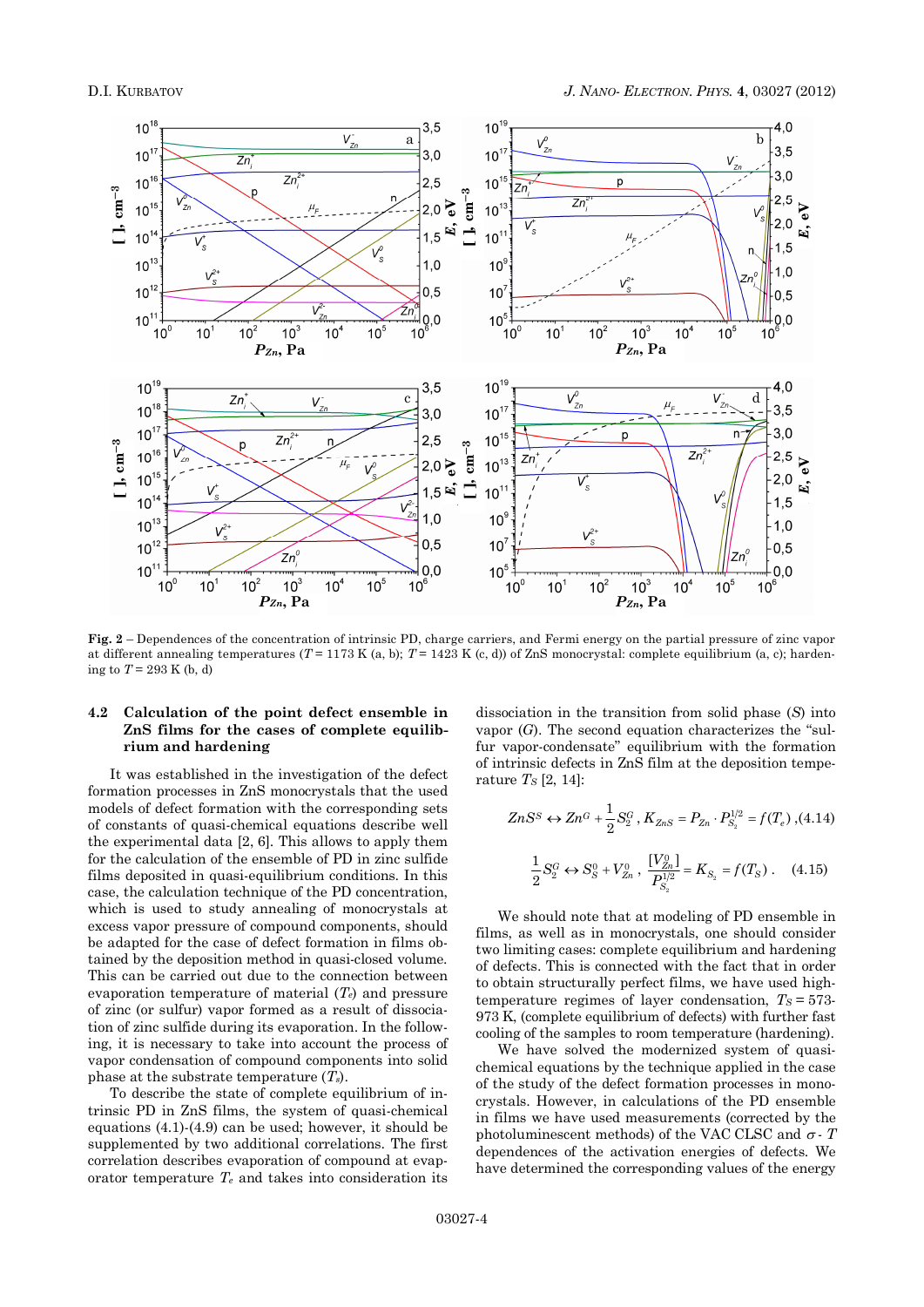CALCULATION OF THE POINT DEFECT ENSEMBLE IN ZINC … *J. NANO- ELECTRON. PHYS.* **4**, 03027 (2012)

level depths of intrinsic defects (Δ*E*) in the experimental works [14, 15]. The calculation results of the PD ensemble in ZnS films depending on the evaporator temperature *Te* at constant substrate temperature *T<sup>S</sup>* are given in Fig. 3. In Fig. 4 we show the calculation results of the concentration of defects on the substrate temperature  $T_S$  at constant evaporator temperature  $T_e$ . Ranges of the temperatures *Te*, *TS* used in the modeling corresponded to those realized experimentally.



**Fig. 3** – Dependences of the concentration of intrinsic PD, charge curriers, and Fermi energy in ZnS films on the evaporator temperature  $T_e$  at constant substrate temperature  $T_s$  = 623 K: complete equilibrium (a); hardening to  $T = 293$  K (b)

As seen from the figures, concentration of free charge carriers, PD, and Fermi level in films considerably depend on the conditions of film deposition. In the whole investigated range of physical and technological conditions of condensation,  $V_{Zn}$  and  $Zn_i^{2+}$  are dominant PD in both unhardened and hardened layers. Moreover, the doubly charged vacancies of zinc  $V_{Zn}^{2-}$  are present in appreciable concentration in slowly cooled films, while interstitial singly charged zinc atoms  $Zn_i^+$  are observed in hardened layers. Concentration of all neutral PD is significantly lower than of the charged ones and we can neglect their presence in compound.

As the calculation results show, ZnS films have *n*type conduction almost in the whole range of condensation temperatures. Films with *p*-type conduction can be obtained only in the narrow range of substrate temperatures at *T<sup>S</sup> <* (600-550) °C and during establishment of the equilibrium state of defects. But these physical and technological conditions cannot be realized in reality. Thus, results of the modeling coincide well with the experimental data [14], which implies that monocrystals and films of undoped zinc sulfide always have *n*-type conduction.



**Fig. 4** – Dependence of the PD concentration in ZnS films on the inverse substrate temperature 103/*TS* at constant evaporator temperature  $T_e = 1253$  K: complete equilibrium (a); hardening to  $T = 293$  K (b)

As seen from Fig. 3 and Fig. 4, at the increase in the evaporator and substrate temperatures, conduction of the films increases, however, concentration of intrinsic charge carriers in this case does not exceed 145-146 cm–3, and in the majority of the cases it equals to the value of  $10^{8}$ -14<sup>10</sup> cm<sup>-3</sup>. Hardening of the layers leads to a slight increase in the layer conduction in comparison with the samples which are slowly cooled. Thus, results of the modeling indicate that ZnS films in a wide range of the condensation temperatures remain high-resistance. These conclusions also correlate well with the data obtained during measurements of the conduction of ZnS films by us [14] and other authors [16, 17].

# **5. CONCLUSIONS**

In the work, calculation of the concentration of neutral and charged PD, free charge carriers, and position of the Fermi level in monocrystals and films of zinc sulfide depending on the conditions of film production is performed using the quasi-chemical approach.